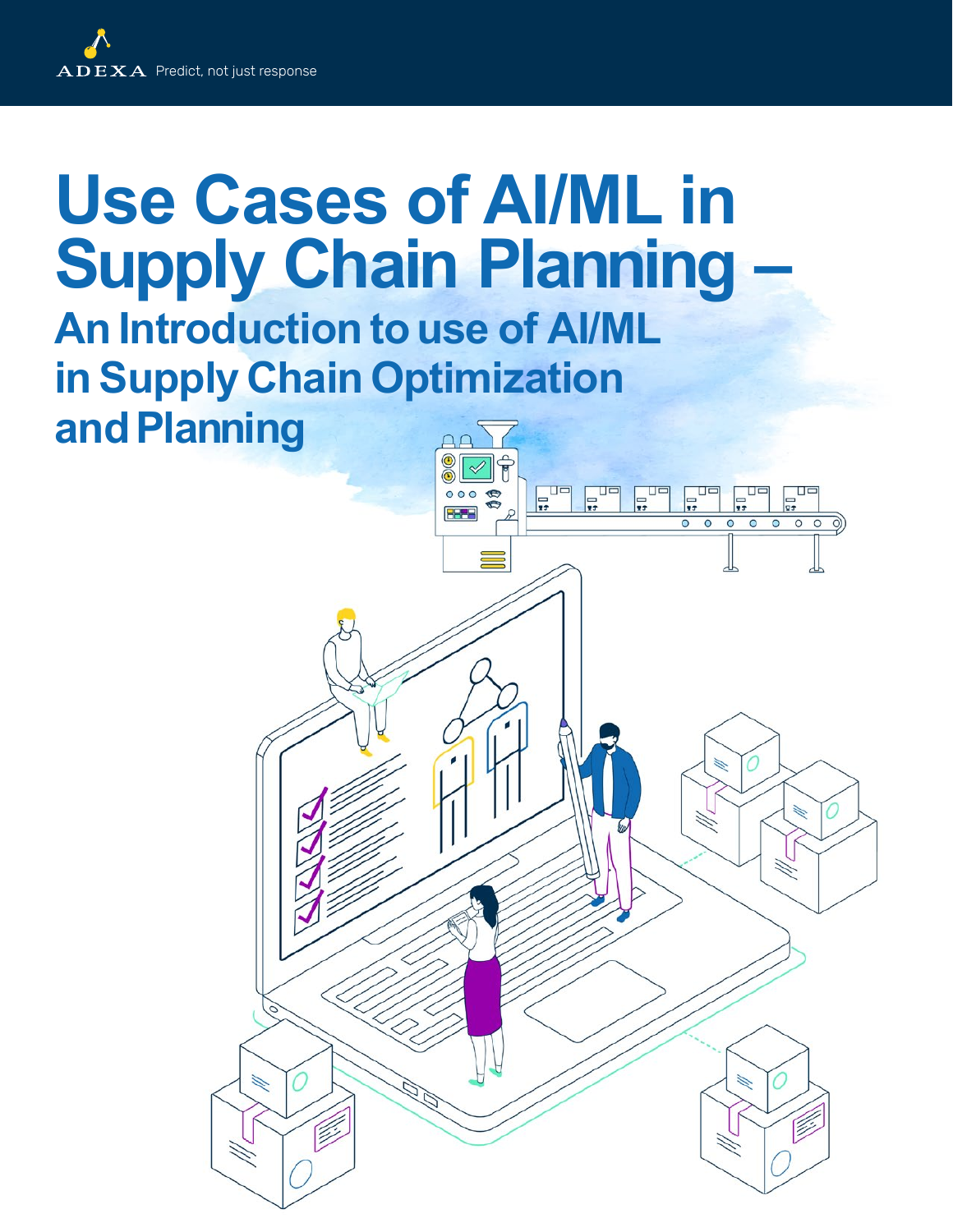With recent popularity of AI and ML, companies are making fast moves to learn and use these techniques in order to gain competitive edge and gain insight into their operations as well as come up with new processes, designs, modes of operations, and discover what was previously hidden from the end-users. In this short article, we summarize some practical uses of AI and ML in the context of supply chain planning and how some of our clients have made quantum leaps in their processes because of what the technology has to offer.

Given the exponential growth of data from streaming sources, IOT devices, transaction platforms and others, the question is how do we analyze and understand the impact of data. Just receiving notifications and alerts is a very primitive way of managing supply chains. In order to understand the impact and relevance of data a *model* is needed. Some refer to this as a *digital twin* of the physical supply chain. Essentially it is a representation of what is going on in a digital format. Examples of models are airplane cockpit simulators or Maxwell equation that predicts the relationship between electricity and magnetism, or even a primitive spread sheet that shows resource capacities.

In supply chain planning we build these models to understand the impact of events and with enough *intelligence* predict what could happen in the future. The latter is done either by *simulating* the future or having enough data from the past so that we can predict the future based on our past experiences, i.e. *learning*. But in the process, with enough intelligence we can also do discovery of new approaches to the same problem. An example of this will be given in demand planning section below. A process called *mutation*.

#### **Demand Planning & Forecasting**

The use of ML techniques has become more popular especially in forecasting applications. In a way, the conventional statistical methods of forecasting constitute a learning strategy, except that the cause-effect relationship examined has to do with how the demand changes against time. However, as we all know there are many more variables that can impact the forecast including weather, competition, pricing, life cycle of the product, regions, events and so on. Machine learning techniques are capable of discovering the most influential factors that may cause the forecast to change and thus predict future based on how these factors have caused demand changes in the past and therefore do the same in the future.



### **"Planners' role becomes more of an analyst and data engineer."**

Moreover, there are currently available techniques to not just use the right policies but also generate, or mutate, new policies by the system. This is a very exciting progress for the system to discover new ways of finding the best forecast not based on what we know and what algorithms are known, but what parameters can be changed to form new policies. One such parameter is the level at which the forecast is made, i.e. product family or individual SKU. Or relationship between volume and price of the product. For example, high-volume low-price products are treated differently from low-volume high-price items. Another parameter could be how far back the data is analyzed. Having a window that is too long may make the data irrelevant. Too short a window may not be reliable enough.

#### **Inventory Optimization**

There are a number of ways that the amount of needed inventory can be predicted at every stage of the supply chain. There are of course many different types of inventory safety stock, hedging inventory, raw material, finished goods, anticipation inventory, WIP (buffer) inventory etc. Techniques that maybe used to decide on what level of inventory is needed, use a combination of stochastic theory, optimization and machine learning techniques, in order to decide how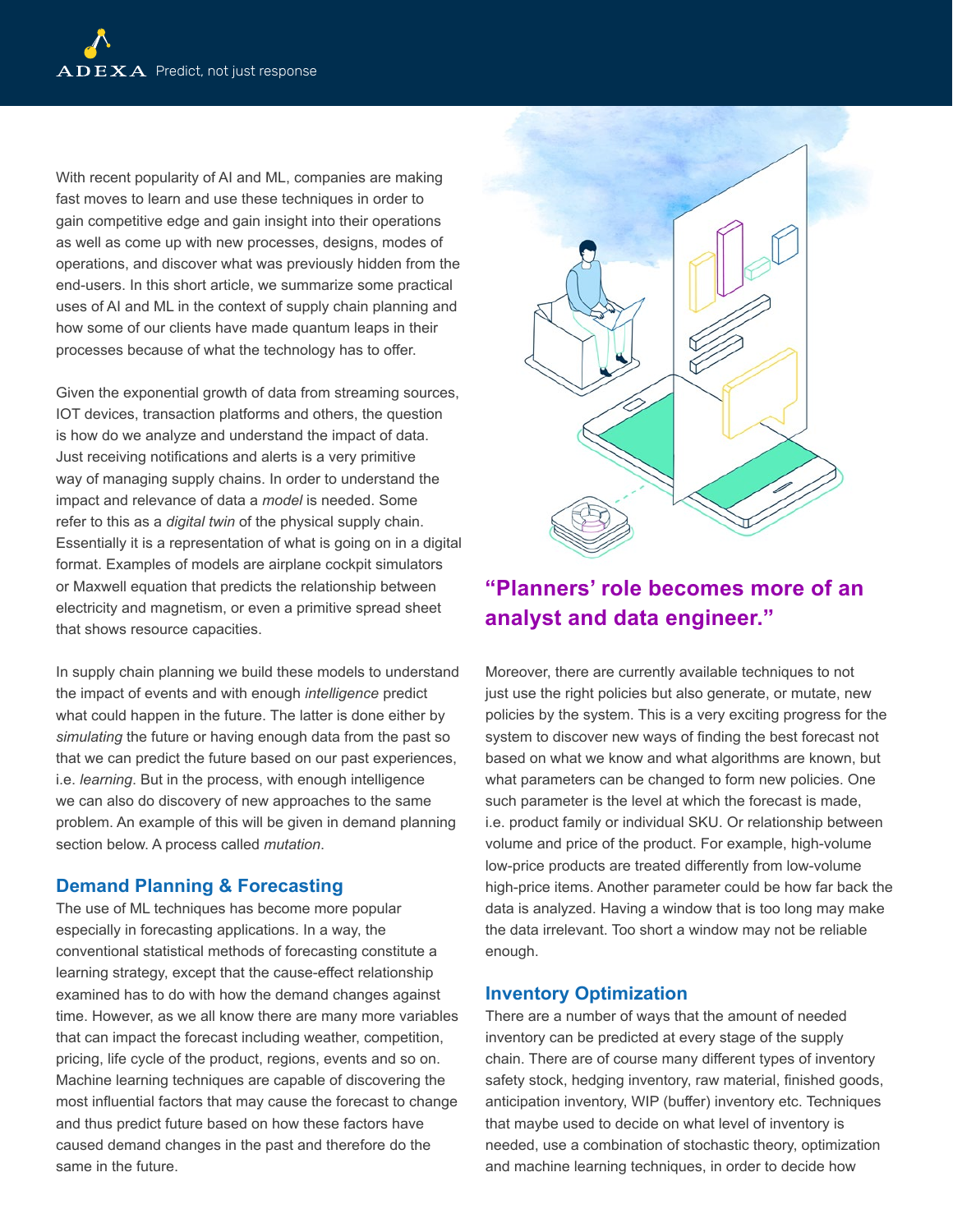much inventory is adequate. For example, Multi Echelon Inventory Optimization (MEIO), uses certain type of **[iterative](https://www.mit.edu/~9.520/spring08/Classes/optlecture.pdf)  [optimization](https://www.mit.edu/~9.520/spring08/Classes/optlecture.pdf)** in order to find the best way of keeping inventory at different points in the supply chain. Of course, the "best" implies the right balance between cost of keeping inventory downstream to reduce delivery leadtime; or keeping the inventory at earlier stages of the supply chain at the cost of longer leadtimes for delivery. The users can examine such scenarios of cost vs. delivery performance to decide on different policies depending on the product, desired service level and/or customer.

ML is also used to decide on the right levels of safety or hedging stock. The right level of safety stock, for example, depends on many factors such as demand variability, availability of resources, and the velocity at which demand changes during different seasons amongst other factors. Using ML techniques, past data is examined to find the relationships between potential influencing factors and use of safety stock for each product. Such systems are extremely useful to use in order to recommend reference points to be compared with the existing policies. Their training time can be very fast and the data is generally available in transaction systems such as ERP.

#### **Supply & Operations Planning**

Supply can be as probabilistic as demand. There are many factors that are variable and changing including the delivery behavior of the suppliers and sub-contractors, availability of key equipment, changes in the product mix and skilled labor availability and readiness. Other factors could be variation in transportation times from suppliers or to customers, rush orders from customers, disruptions due to Acts of God and geo-political and socio-economic events, the likes of which we are seeing more and more in recent years.

In order to be prepared and know what options are available to be able to predict and respond faster, a digital twin, or a digital representation, of the supply side must be constructed. This entails modeling the physical supply side at a level of detail that is adequate enough to make intelligent decisions. Unfortunately, S&OP systems cannot provide an adequate level of detail for deployment of ML on the supply side. This is simply because, if one does not have a good understanding of the environment, one cannot make decisions no matter how much "intelligence" has been put into the system.

An accurate digital representation requires S&OE solution to be able to know the different options that are available and deploy intelligence to make a good decision that is known to be feasible. Otherwise, an abstract model such as S&OP, not knowing all the different options, would require a great deal of human intervention.

#### **Once a digital twin, or a true digital picture of the physical supply chain is built then ML algorithms can be used in three different ways:**

**Self- Correcting the model;** the ever-changing digital representation—the twins need to change together **Self-Improving the policies;** the system learns more about what and how it can be done better using machine learning—an example of this was given earlier for inventory optimization and safety stock level determinations **Self-Optimizing of the algorithms themselves.** The system can also improve its own performance by learning how to go about searches when it is exposed to more and more data. Hence it can optimize its own performance

#### **Examples of self-correcting the model, i.e. digital representation, of the supply chain:**

- Adjusting resource capacities if dependent on seasonality or if they have changed over time
- Making sure that supplier lead-times are up-to-date and monitor their variability during different months of the year depending on the region and cultures
- Making sure the set-up times are as assumed correctly and adjust for changes

#### **Examples of self-improving of policies:**

- Monitor and measure cost of alternate suppliers or transportation means
- Excessive use of more expensive substitute parts
- Monitoring and adjusting number of customers which giving rush orders
- Adjusting inventory levels
- Re-prioritizing customers to get better productivity and customer service
- Plan based on commodity prices
- Plan based on sustainability of products, customers, suppliers and materials used, their carbon emission and land fills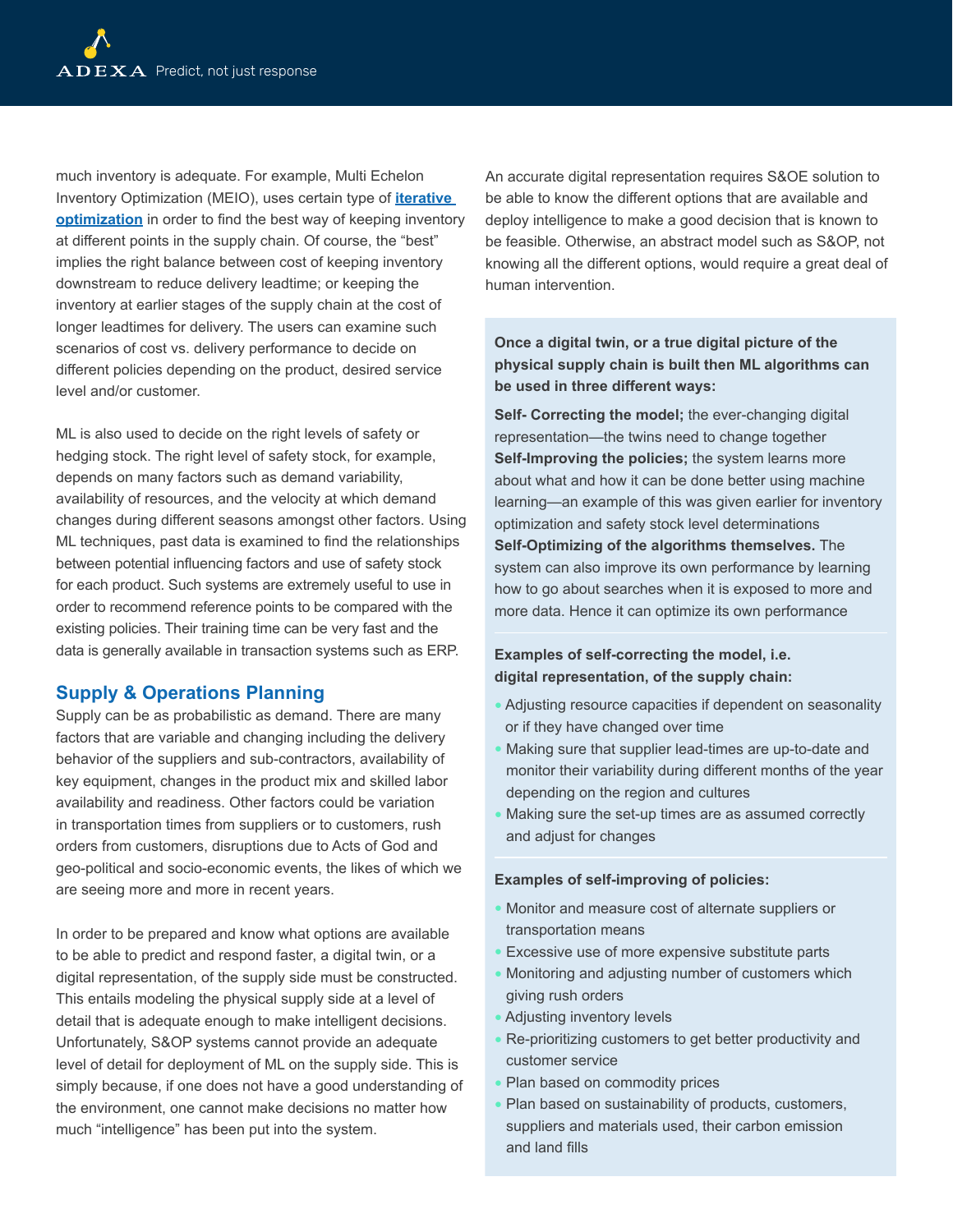**"Supplier behavior changes over time... Monitoring their performance and delivery pattens, using ML, enables you to predict expected delivery time of goods**  *even before a response is received* **from**  O  $\circ$ **the supplier!"**



#### **Supplier Management**

Companies are heavily dependent on their suppliers and their reliability and service level is critical to their business. However, supplier behavior is subject to change over time for better or worse. Monitoring their performance and understanding their pattens of delivery using ML techniques enable the companies to predict when goods are expected to be delivered so that more accurate plans can be generated. For example, a supplier might take 2 weeks to deliver goods in summer and 2.5 weeks in winter but in December 4 weeks.

Knowing such behavior ahead of time enables us to make more reliable and accurate plans. In addition, AI can help to monitor promised due dates. For example, automated messaging with the suppliers to make sure delivery is on time as promised. And if not, then how many days of delay and what the impact would be, can be known. Use of Natural Language Processing (NLP) to understand messages from the supplier can help to automate the process. At Adexa we use a robotic process, AKA **[Adexa Genie©](https://www.adexa.com/solutions/adexa-genie-predictive-prescriptive/#single/0)**, whose dedicated job is performing above functions and learning from its experiences.

#### **Allocation**

Allocation of goods to clients becomes a critical issue when demand is high and resources such as material and capacity are limited. Optimal allocation of capacity and material becomes a very complex problem when dealing with thousands of orders and customers. Both optimization and AI techniques can be deployed to allocate and commit to order in real-time. This is done by a combination of the use of expert systems to understand the rules of allocation and the ability to understand the impact of each order on the rest of the committed orders already in the system. In this process of allocation and the ability to perform ATP/CTP in real time, there are both soft and hard constraints that need to be observed and the intelligence to know what combination of these constraints are admissible to respond back to the customer and provide a reliable due date.

Once a due date is committed based on customer requested date then the execution needs to ensure that it is delivered on time and if not possible, for whatever reason, what should be communicated back to the customer and if it is acceptable. Or examine the possibility of finding another solution such as partial delivery or a close substitute of the product at slightly higher or lower price that can be delivered at the requested date.

Our next topic below is about the role of execution systems, also known as respond planning or S&OE, and how AI/ML is used to ensure deliveries made as promised.

#### **Network Optimization**

Optimization of the supply chain network can have an enormous impact in terms of cost savings and better delivery performance. Network optimization helps to dynamically decide on sourcing decisions to minimize cost and improve delivery performance. In addition, **[strategic network](https://www.adexa.com/solutions/networkoptimization/)  [optimization](https://www.adexa.com/solutions/networkoptimization/)** can help to reduce cost of inventory and transportation cost as well as their carbon emission.

A number of techniques drawn from AI and Operations Research (OR) can be used to design and improve the operations of the supply chain network. By the use of AI heuristics in conjunction with Mixed Integer Linear Programming (MILP), one can decide on levels of inventory, sourcing locations and reduce transportation costs amongst other factors such as land fill and carbon emission.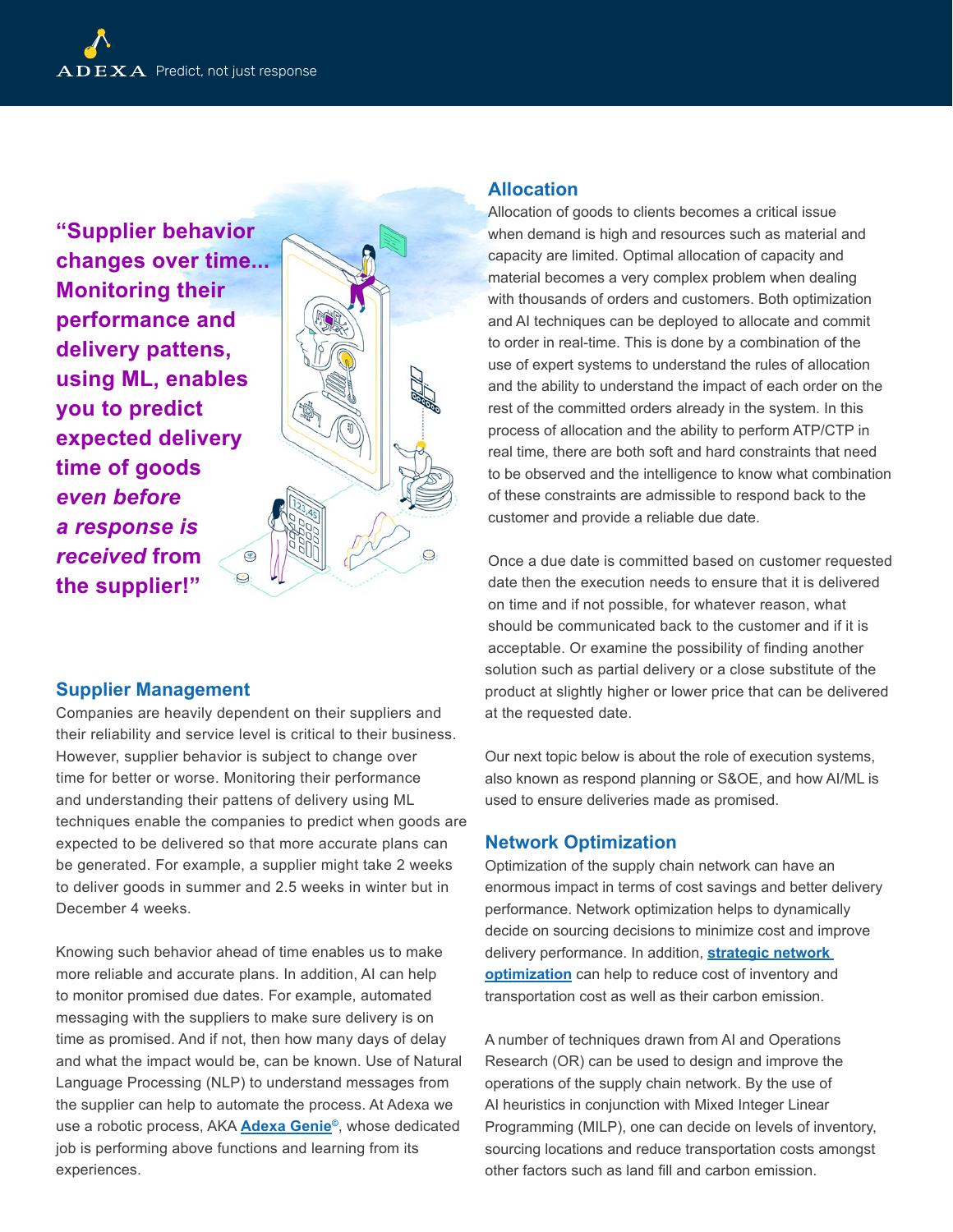

**"Plans should be based on sustainability of products, customers, suppliers and materials used, their carbon emission and landfills."**

#### **Production Planning and Execution**

Our philosophy is that planning and execution are not separate but a continuum. To this end going from planning to execution means plans are made realistically so that they can be executed and if anything goes wrong in execution, then replanning is done at the appropriate level to adjust accordingly.

Merging planning and execution need to be seamless just like an autonomous car that senses both short term bumps on the road and corrects them with the shock absorbers; and also looks ahead for potential traffic delays and prevents them. For this to happen a supply chain or factory digital twin needs to have intelligence and constantly learn and change to be the same as its physical twin. Hence self-correcting of the model and self-improvement of algorithms to update both structure and behavior of the supply chain.

In execution much must be monitored and adjustments made by learning about the underlying physical environment so that it is mirrored in the digital representation. Examples are monitoring supplier delivery and knowing the impact on production and what to do, understanding email content from supplier and customers to make decision in planning and execution, monitoring and adjusting set-up times as the tools wear out or product mix changes, knowing the actual capacities of the key resources and availability of labor and estimating transportation

times, depending on the season, are just a few examples. This requires using ML to constantly correct the representation of the digital twin so that decisions are made based on a realistic understanding of the world we are mirroring.

Also, in execution there is much data that the system is constantly exposed to. Examples are data from the shop floor regarding movement of orders, equipment breakdowns, and quality issues just to name a few. Furthermore, data from suppliers regarding late or early arrivals, changes made by customers and weatherrelated issues. Most, if not all, need to be dealt with in real-time which means system needs to be intelligent enough to understand the impact of each event rather than sending hundreds of alerts to users to correct the issue. The intelligence needed here is based on Robotic Processes Automation (RPA) technology that we refer to as digital experts or **[Adexa Genies©](https://www.adexa.com/solutions/adexa-genie-predictive-prescriptive/#single/0)** capable of sensing relevant data, acting on the event, learning from them over time and collaborating with each other.

RPA approach allows the system to scale and grow without suffering from data and decision latency which is problematic with almost all current S&OP systems. Dealing with multidimensional supply chains including a circular economy, compliance and regulations, horizontal and vertical integration, transportation, and financial as well geo-political factors or socio-economic events such as social media. Monitoring all such events and data require very unique set of intelligence and know-how. We believe this can be accomplished in the form of processes and agents that undertake and specialize in such tasks and collaborate with each other not just to come to a consensus but to the optimal level of performance.

#### **Collaboration**

AI/ML techniques have opened the door to automation with enough intelligence to take over a lot of mundane and not so mundane tasks in supply chain planning and operation. With this trend continuing, collaboration is not just between users in different departments and companies or suppliers and customer but mainly for processes to understand each other and make or recommend decisions collectively. This is very similar to the way bees and ants collaborate by taking into account not just their own individual objective but the good of the entire community. This approach is also known as **[Swarm](https://www.forbes.com/sites/forbestechcouncil/2021/07/01/lessons-from-bees-and-ants-for-smart-supply-chain-planning/?sh=1e31e1ef5fd5)** technology. Using Swarm technology, the focus is not necessarily on the consensus decision making but what is the *right* decision for the whole company.